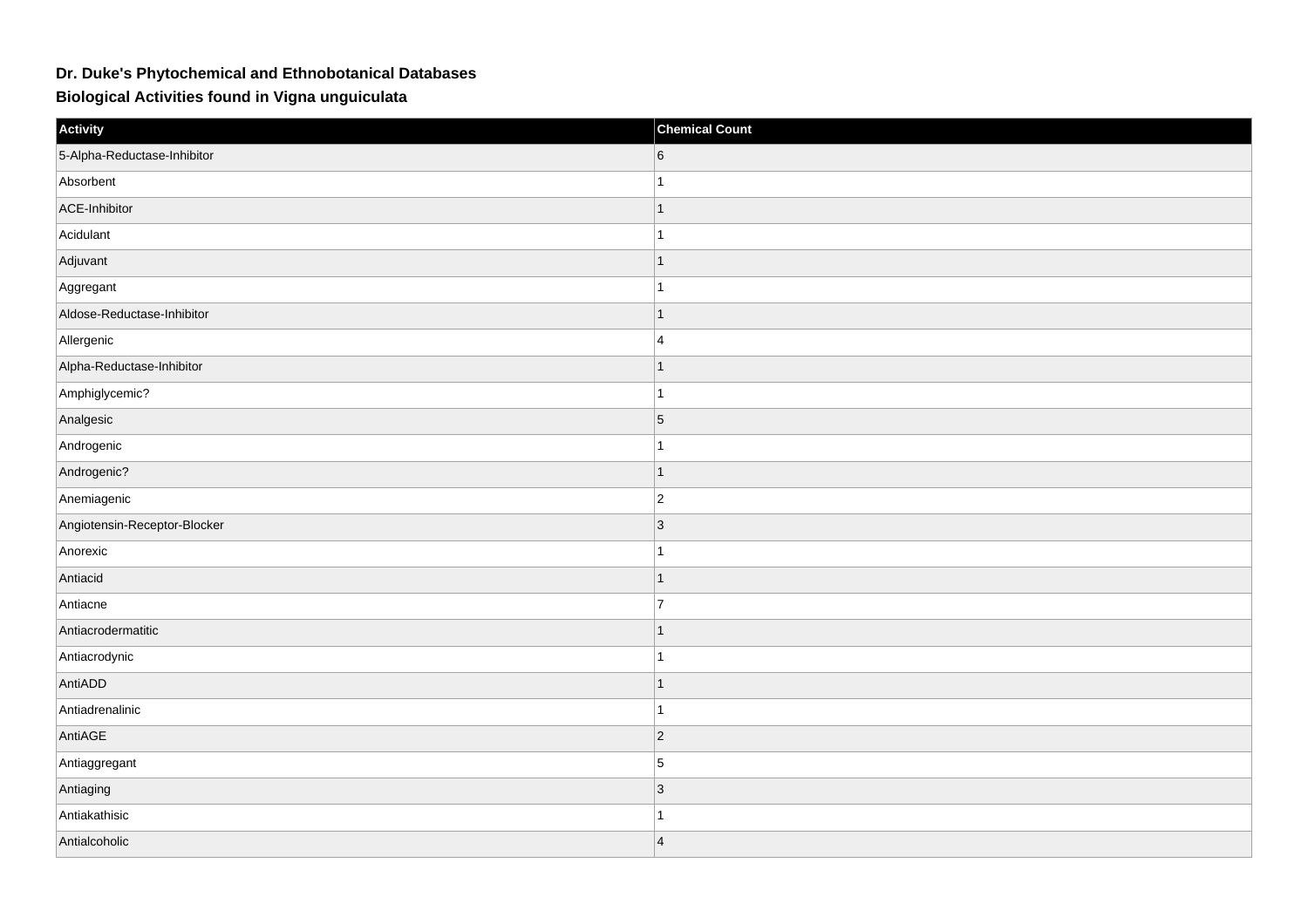| Activity                | <b>Chemical Count</b> |
|-------------------------|-----------------------|
| Antialdosteronic        | $\vert$ 1             |
| Antialkali?             | $\mathbf{1}$          |
| Antialkalotic           |                       |
| Antiallergic            | $\overline{4}$        |
| Antialopecic            | $\overline{4}$        |
| Antialzheimeran         | $\vert 5 \vert$       |
| Antiamblyopic           | $\mathbf{1}$          |
| Antianaphylactic        | $\mathbf{1}$          |
| Antiandrogenic          | 3                     |
| Antianemic              | $\overline{4}$        |
| Antianginal             | $\overline{c}$        |
| Antiangiogenic          | $ 2\rangle$           |
| Antianorectic           | $\overline{2}$        |
| Antianorexic            | 1                     |
| Antianxiety             | $\overline{3}$        |
| Antiarabiflavinotic     | $\overline{1}$        |
| Antiarrhythmic          | $\overline{3}$        |
| Antiarteriosclerotic    | $ 2\rangle$           |
| Antiarthritic           | 10                    |
| Antiasthmatic           | $\overline{4}$        |
| Antiatherosclerotic     | $\,6$                 |
| Antibackache            | $\mathbf{1}$          |
| Antibacterial           | $\overline{4}$        |
| Antiberiberi            | $\mathbf{1}$          |
| AntiBPH                 | 1                     |
| Anticancer              | $ 2\rangle$           |
| Anticancer (Esophagus)? | $\mathbf{1}$          |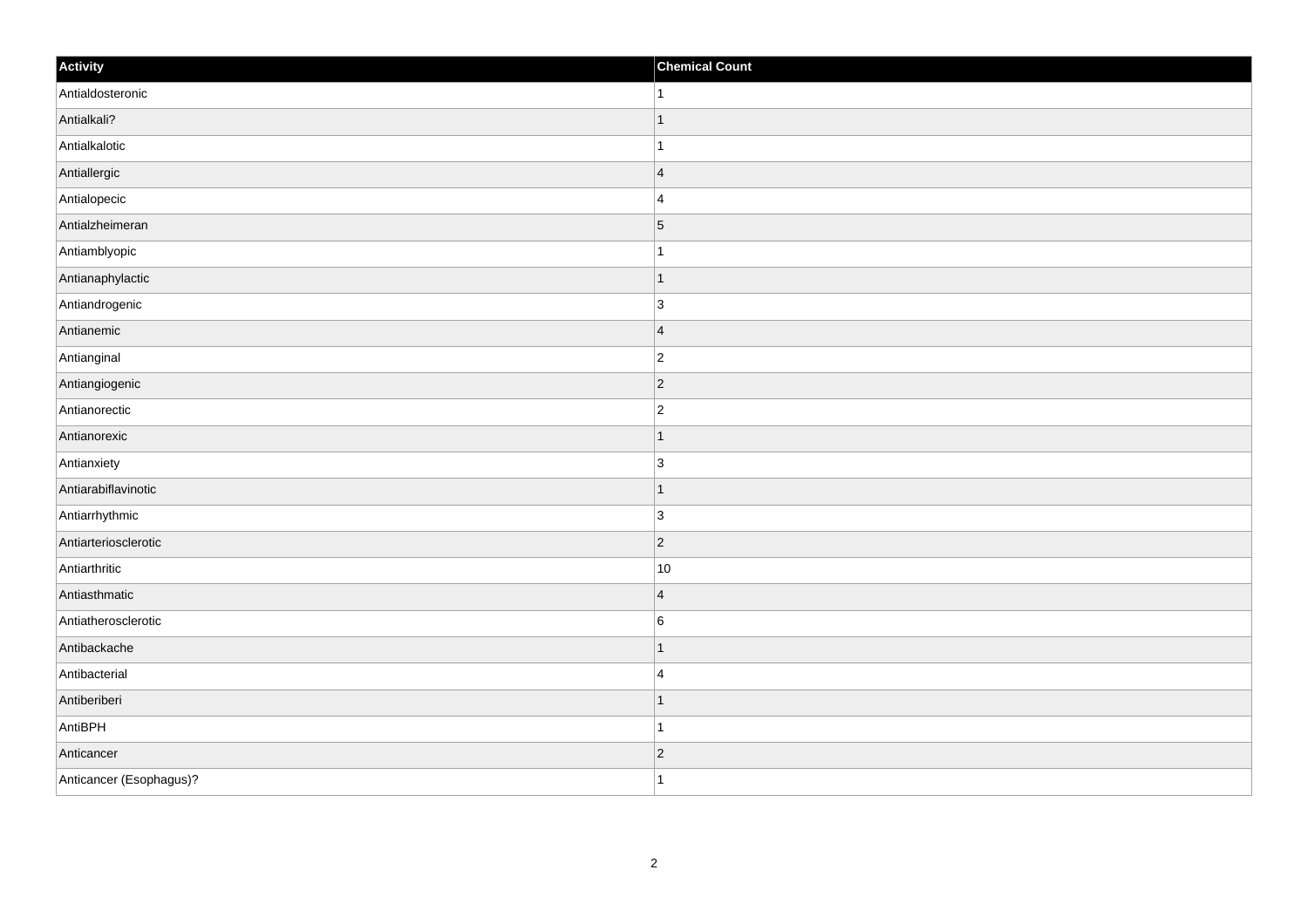| Activity              | <b>Chemical Count</b>    |
|-----------------------|--------------------------|
| Anticanker            | $ 3\rangle$              |
| Anticarcinomic        |                          |
| Anticardiospasmic     | $\overline{\phantom{a}}$ |
| Anticarpal-Tunnel     |                          |
| Anticataract          | $\overline{7}$           |
| Anticephalagic        | 3                        |
| Anticervicaldysplasic | $\overline{\mathbf{4}}$  |
| AntiCFS               | $\overline{3}$           |
| Anticheilitic         | $\vert$ 3                |
| Antichilblain         | -1                       |
| Antichoreic           | -1                       |
| Anticirrhotic         | $\overline{2}$           |
| Anticirrhotic?        | 1                        |
| Anticlaudificant?     | -1                       |
| Anticlimacteric       | $\vert 4 \vert$          |
| Anticoeliac           |                          |
| Anticold              | $\overline{2}$           |
| Anticolitic           | $\overline{2}$           |
| Anticonvulsant        | $\vert$ 2                |
| Anticorneotic         |                          |
| Anticoronary          | $\overline{5}$           |
| AntiCrohn's           | $\overline{2}$           |
| AntiCTS               | -1                       |
| Anticystinuric        | 1                        |
| Antidandruff          | $\vert$ 2                |
| Antidecubitic         | $\overline{3}$           |
| Antideliriant         | ∣ 1                      |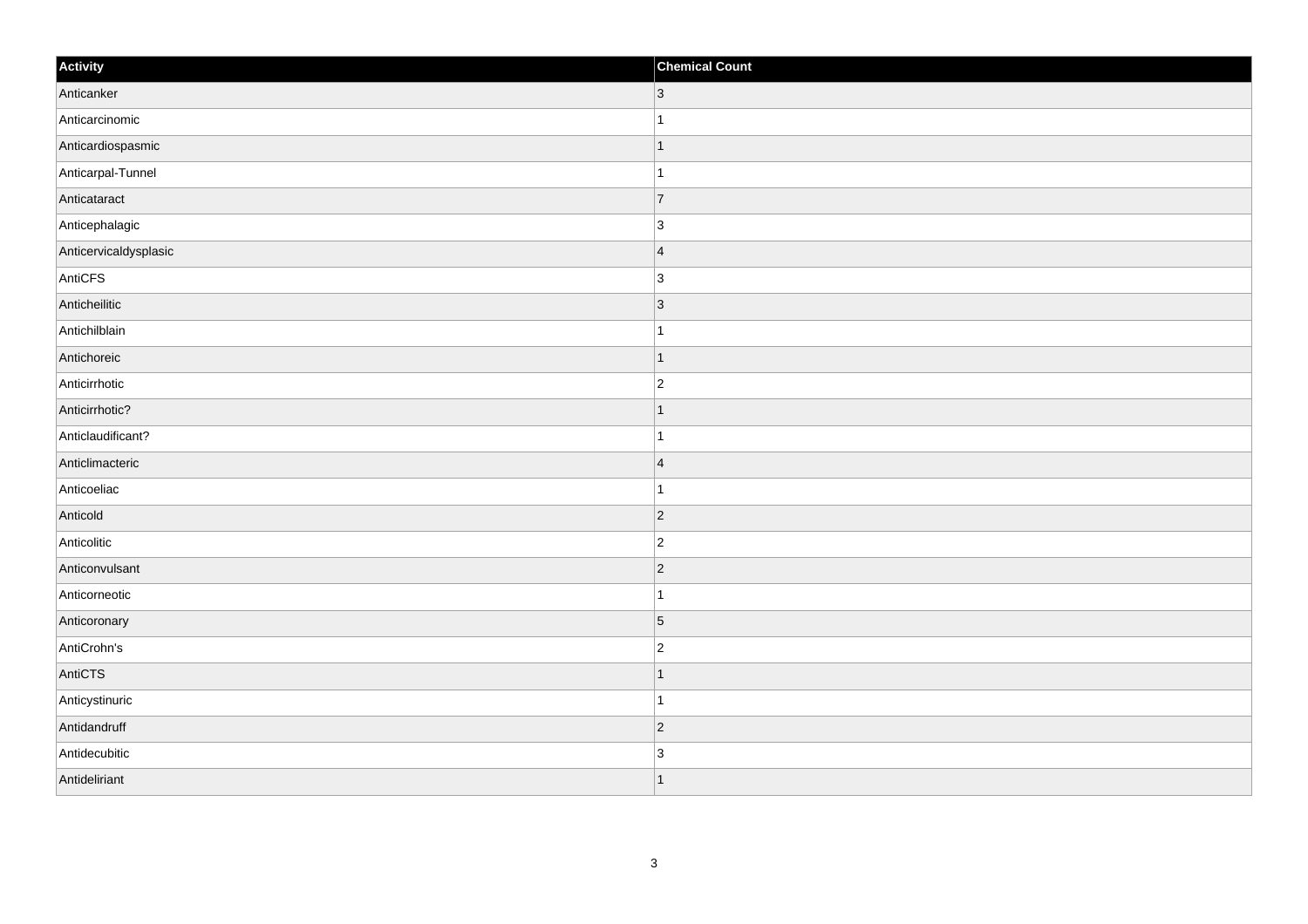| Activity                 | <b>Chemical Count</b> |
|--------------------------|-----------------------|
| Antidementia             | 6                     |
| Antidepressant           | $\vert 8 \vert$       |
| Antidepressant?          | $\mathbf{1}$          |
| Antidermatitic           | $ 2\rangle$           |
| Antidiabetic             | 10                    |
| Antidiabetic?            | $\mathbf{1}$          |
| Antidiscotic             | $\mathbf{1}$          |
| Antidote (Acetaminophen) | $\mathbf{1}$          |
| Antidote (Aluminum)      | $\vert$ 2             |
| Antidote (Cadmium)       | $ 2\rangle$           |
| Antidote (Hypoglycin-A)  | $\mathbf{1}$          |
| Antidote (Iodine)        | $\mathbf{1}$          |
| Antidote (Lead)          | 3                     |
| Antidote (Mercury)       | $\mathbf{1}$          |
| Antidote (Paracetamol)   | $\mathbf{1}$          |
| Antidote (Paraquat)      | $\vert$ 1             |
| Antidysgeuzic            | $\mathbf{1}$          |
| Antidyskinetic           | $ 3\rangle$           |
| Antidysmenorrheic        | $\mathbf{1}$          |
| Antidyspeptic            | $\mathbf{1}$          |
| Antidysphagic            | $\mathbf{1}$          |
| Antieczemic              | $\overline{5}$        |
| Antiedemic               | $\mathbf{1}$          |
| Antiencephalitic         | $\mathbf{1}$          |
| Antiencephalopathic      | $\overline{7}$        |
| Antiencephalopathic?     | $\mathbf{1}$          |
| Antiendometriotic        | $ 2\rangle$           |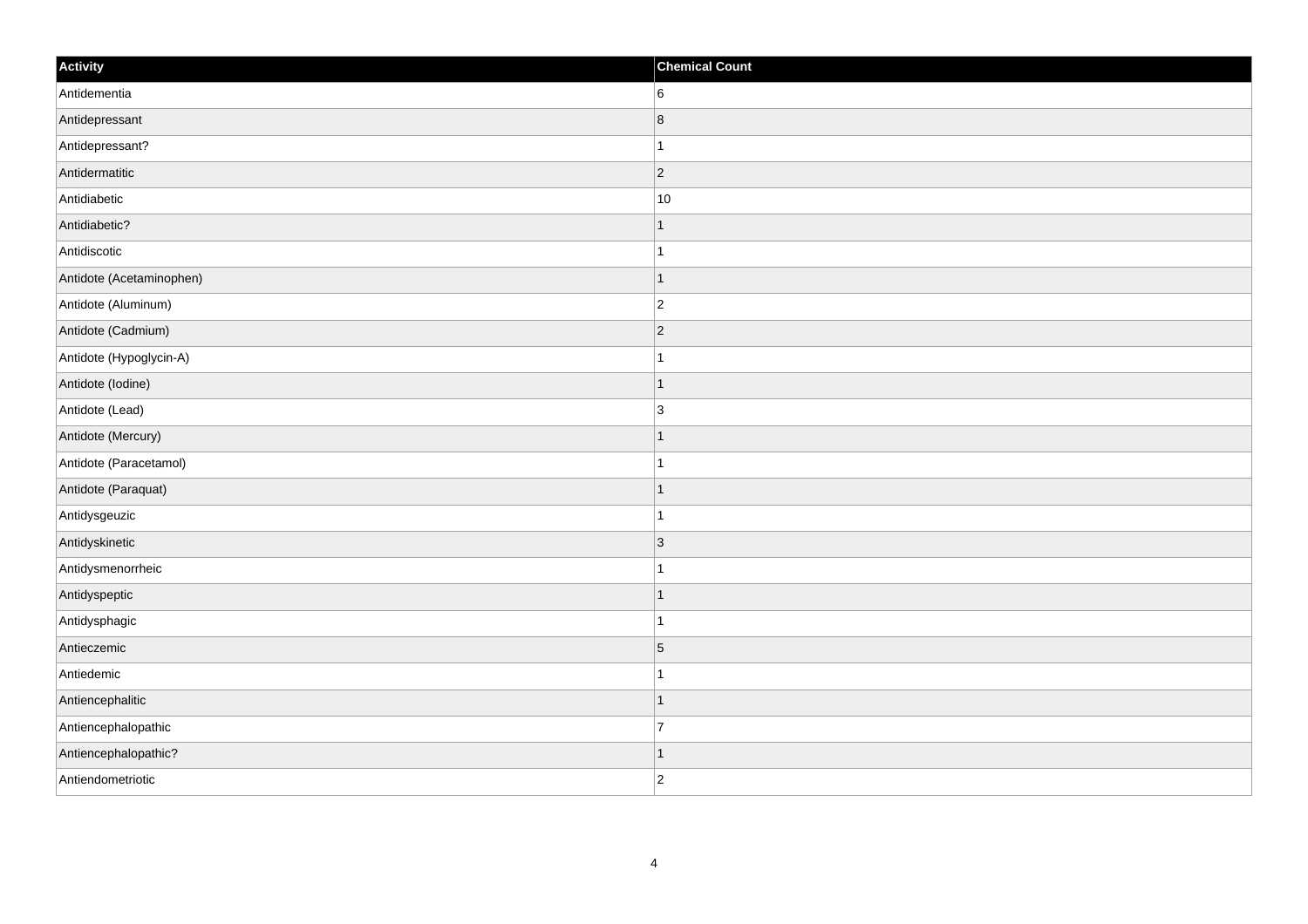| Activity         | <b>Chemical Count</b>    |
|------------------|--------------------------|
| Antienterotic    | $\vert$ 1                |
| Antiepileptic    | $\overline{5}$           |
| Antifatigue      | $\overline{7}$           |
| Antifibrinolytic | $\overline{c}$           |
| Antifibromyalgic | 1                        |
| Antifibrotic     | 3                        |
| Antifuruncular   | ∣ 1                      |
| Antigallstone    | $\overline{1}$           |
| Antigastritic    | $\vert$ 3                |
| Antigastrotic    | -1                       |
| Antigingivitic   | $\overline{2}$           |
| Antiglaucomic    | $\overline{c}$           |
| Antiglossitic    | $\vert$ 2                |
| Antiglycosuric   |                          |
| Antigout         | ٠                        |
| Antigranular     |                          |
| Antihangover     | $\vert 4 \vert$          |
| Antiheartburn    |                          |
| Antihemorrhagic  | $\overline{\phantom{a}}$ |
| Antihepatitic    | $\overline{c}$           |
| Antihepatotic    |                          |
| Antihepatotoxic  | $\overline{3}$           |
| Antiherpetic     | $\overline{4}$           |
| Antiherpetic?    |                          |
| Antihiccup       | $\overline{\phantom{a}}$ |
| Antihistaminic   | $\overline{3}$           |
| AntiHIV          | $\overline{2}$           |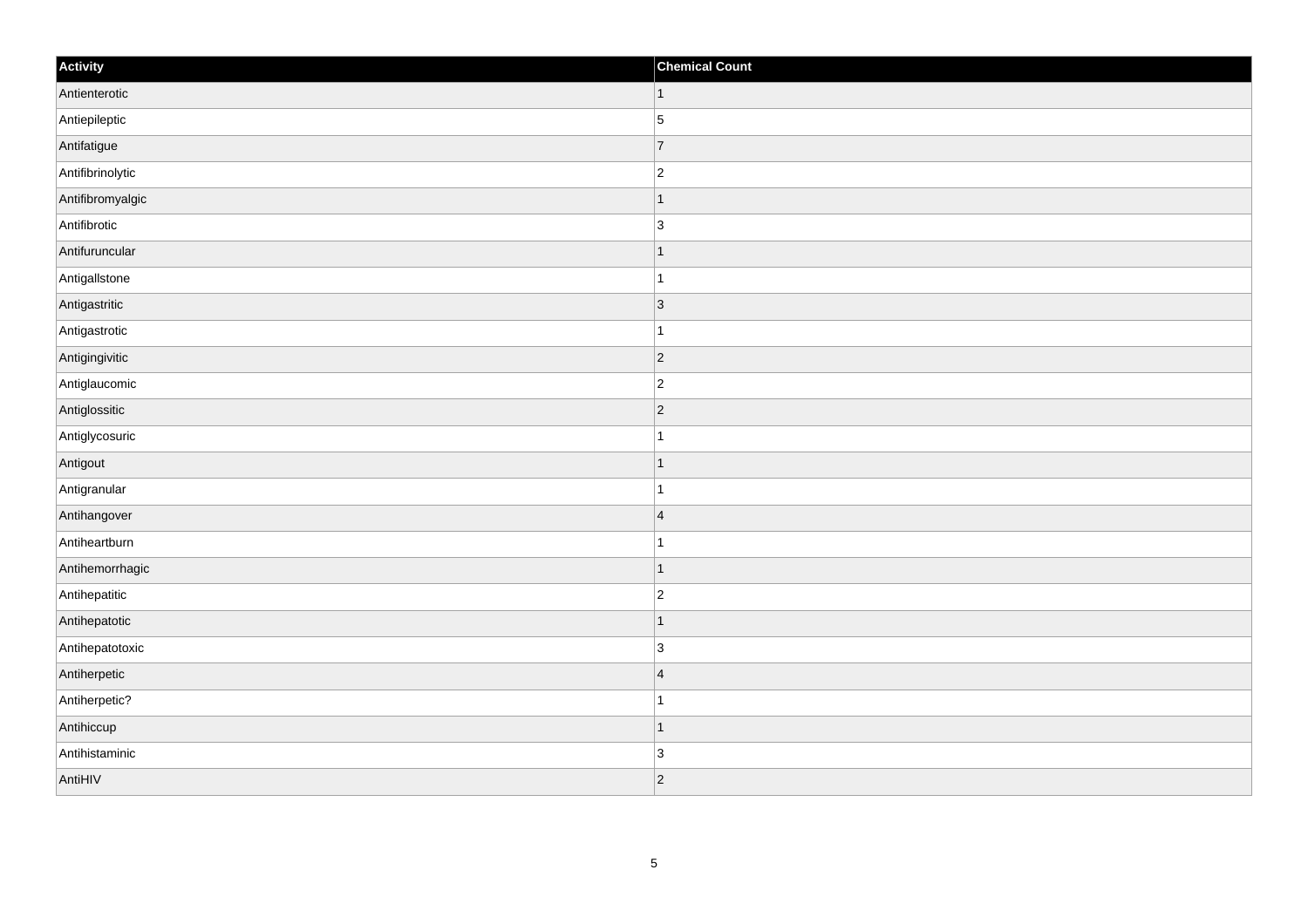| Activity                 | <b>Chemical Count</b> |
|--------------------------|-----------------------|
| Antihomocysteine         | $\mathbf{1}$          |
| Antihomocystinuric       | $\mathbf{1}$          |
| Antihyperactivity        | $\mathbf{1}$          |
| Antihyperammonemic       | $\vert$ 1             |
| Antihypercholesterolemic | $\mathbf{1}$          |
| Antihyperkeratotic       | $\mathbf{1}$          |
| Antihyperkinetic         | $ 2\rangle$           |
| Antihypertensive         | 8                     |
| Antihypoglycemic         | $\mathbf 1$           |
| Antiichythyotic          | $\vert$ 1             |
| Antiielus?               | $\vert$ 1             |
| Antiimpotence            | $ 2\rangle$           |
| Antiinfective            | $\mathbf{1}$          |
| Antiinfertility          | $\vert 4$             |
| Antiinflammatory         | 8                     |
| Antiinsomniac            | $\vert 4 \vert$       |
| Antiinsomniac?           | $\mathbf{1}$          |
| Antiinsomnic             | $\vert$ 1             |
| Antiinsulinogenic        | $\mathbf{1}$          |
| Antikeratitic            | $\mathbf{1}$          |
| Antikeshan               | $\mathbf{1}$          |
| Antilepric               | $ 2\rangle$           |
| Antileukemic             | $\mathbf{1}$          |
| Antileukonychic          | $\vert$ 1             |
| Antileukoplakic          | $\mathbf{1}$          |
| Antileukotriene          | $\mathbf{1}$          |
| Antileukotriene-D4       | $\vert$ 4             |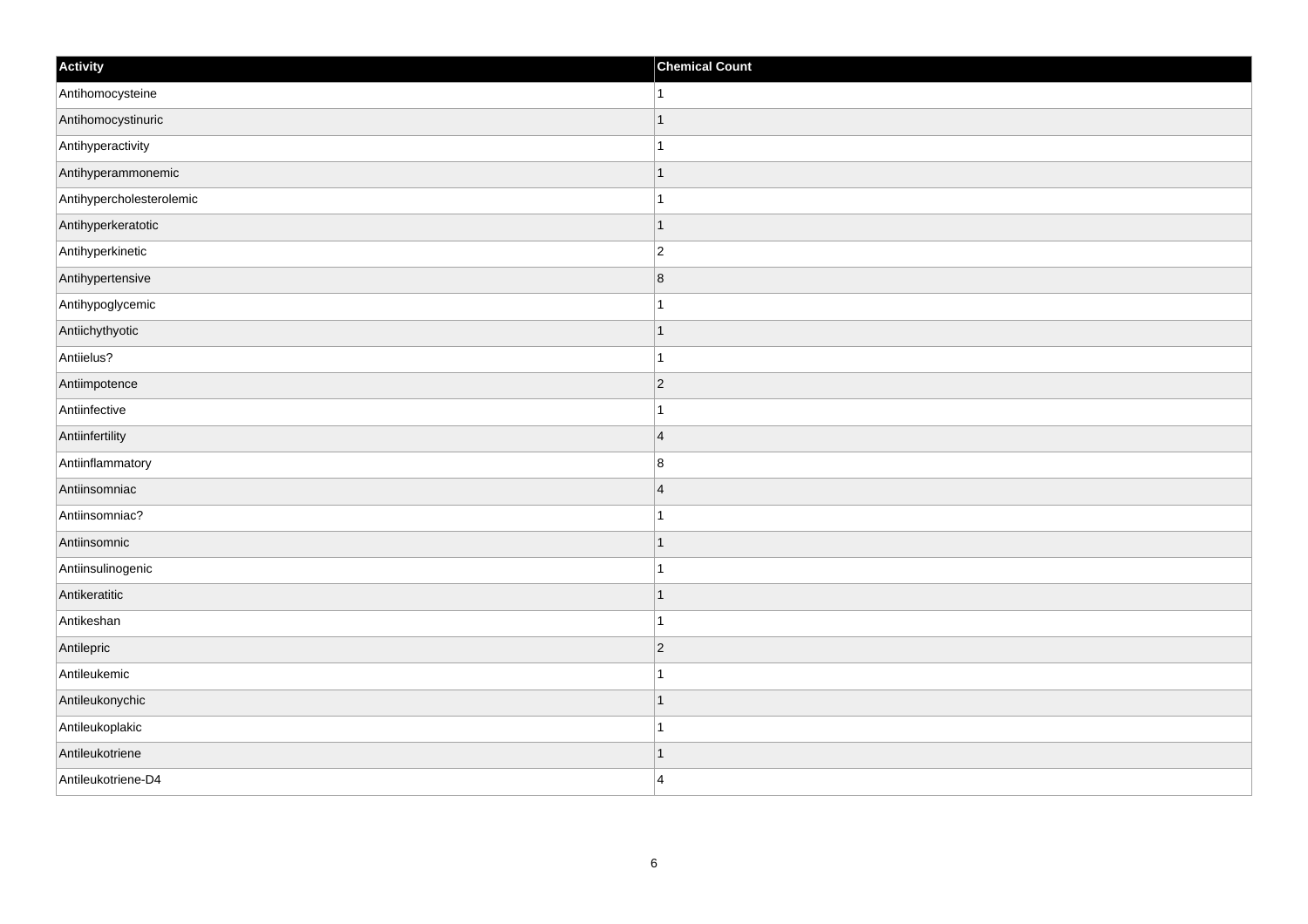| Activity                  | <b>Chemical Count</b>    |
|---------------------------|--------------------------|
| Antilipoperoxidant        | $\vert$ 1                |
| Antilithic                | 3                        |
| Antilupus                 | f.                       |
| AntiLyme                  | $\overline{5}$           |
| Antilymphomic             |                          |
| Antimaculitic             | $\overline{4}$           |
| Antimanic                 | $ 3\rangle$              |
| Antimastalgic             | 1                        |
| Antimastitic              |                          |
| Antimeasles               |                          |
| Antimelanomic             | -1                       |
| AntiMeniere's             |                          |
| Antimenopausal            | $\overline{5}$           |
| Antimenorrhagic           | $\overline{3}$           |
| Antimetastatic            | $\vert 3 \vert$          |
| Antimigraine              | $\overline{5}$           |
| Antimitral-valve-prolapse | $\overline{\phantom{a}}$ |
| Antimorphinic             | 1                        |
| AntiMS                    | 3                        |
| Antimutagenic             | $\overline{2}$           |
| Antimyalgic               | f.                       |
| Antimyelotoxic            |                          |
| Antimyocarditic           | 1                        |
| Antinephritic             |                          |
| Antinephrolytic           | $\overline{\phantom{a}}$ |
| Antinesidioblastosic      |                          |
| Antineuralgic             | $\vert$ 2                |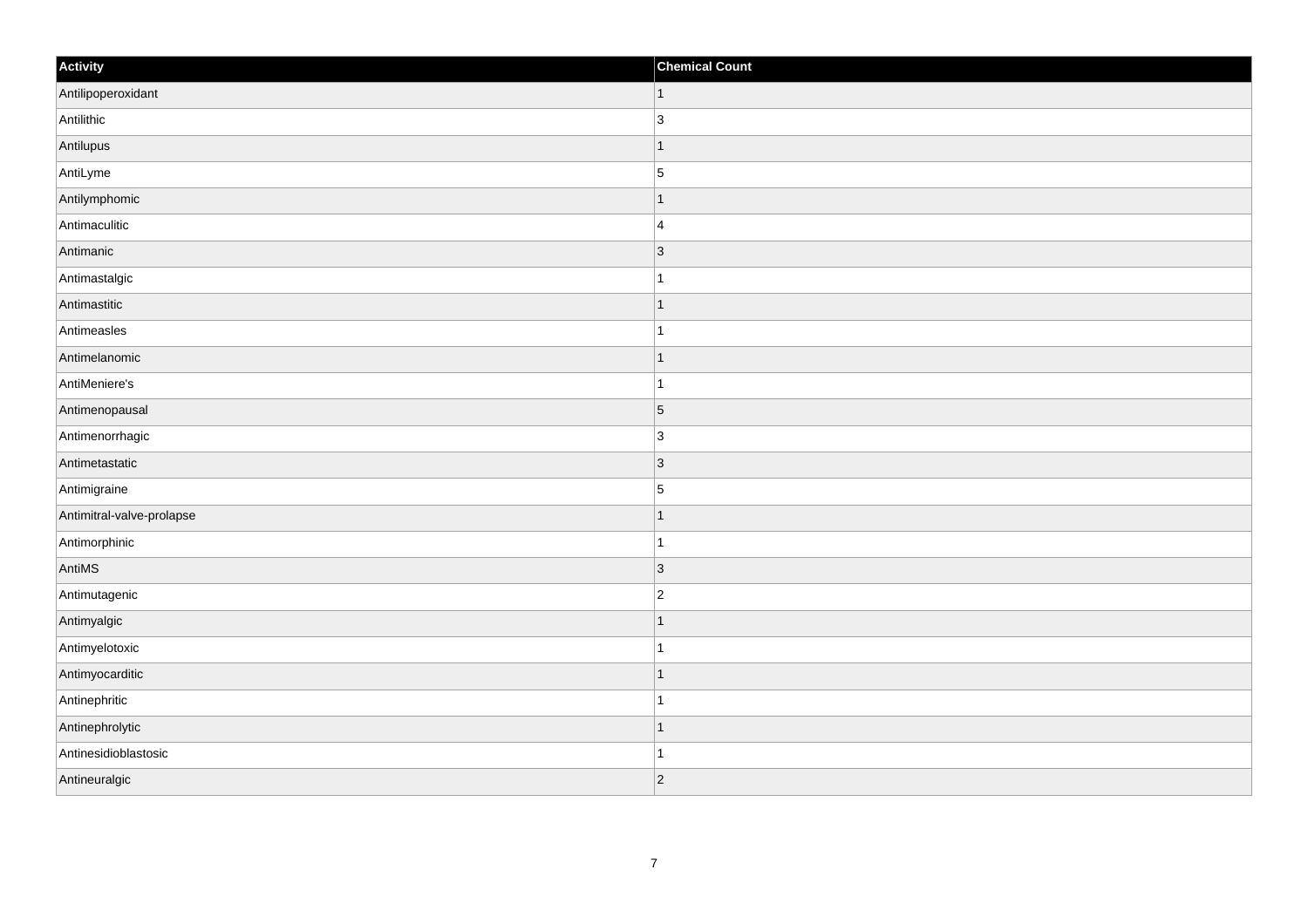| Activity            | <b>Chemical Count</b> |
|---------------------|-----------------------|
| Antineuramidase     | $\vert$ 1             |
| Antineurasthenic    | $\mathbf{1}$          |
| Antineuritic        | $\mathbf{1}$          |
| Antineuropathic     | $ 3\rangle$           |
| Antineurotic        | $\mathbf{1}$          |
| AntiNF-kB           | $\mathbf{1}$          |
| Antinitrosic        | $\mathbf{1}$          |
| Antinociceptive     | 3                     |
| Antinyctalopic      | $\mathbf{1}$          |
| Antiobesity         | $\overline{5}$        |
| Antiophidic         | $\mathbf{1}$          |
| Antiophthalmic      | $\vert$ 1             |
| Antiorchitic        | $\mathbf{1}$          |
| Antiosteoarthritic  | $\vert$ 3             |
| Antiosteoporotic    | 8                     |
| Antiototic          | $\vert$ 1             |
| Antioxidant         | 14                    |
| Antioxidant?        | $ 2\rangle$           |
| Antiozenic          | $\vert$ 1             |
| Antipapillomic      | $\vert$ 1             |
| Antiparkinsonian    | 7                     |
| Antiparotitic       | $\vert$ 1             |
| Antipellagric       | 3                     |
| Antiperiodontitic   | 4                     |
| Antiphenylketonuric | $ 2\rangle$           |
| Antiphotophobic     | $\vert$ 2             |
| Antipityriasic      | $\vert$ 1             |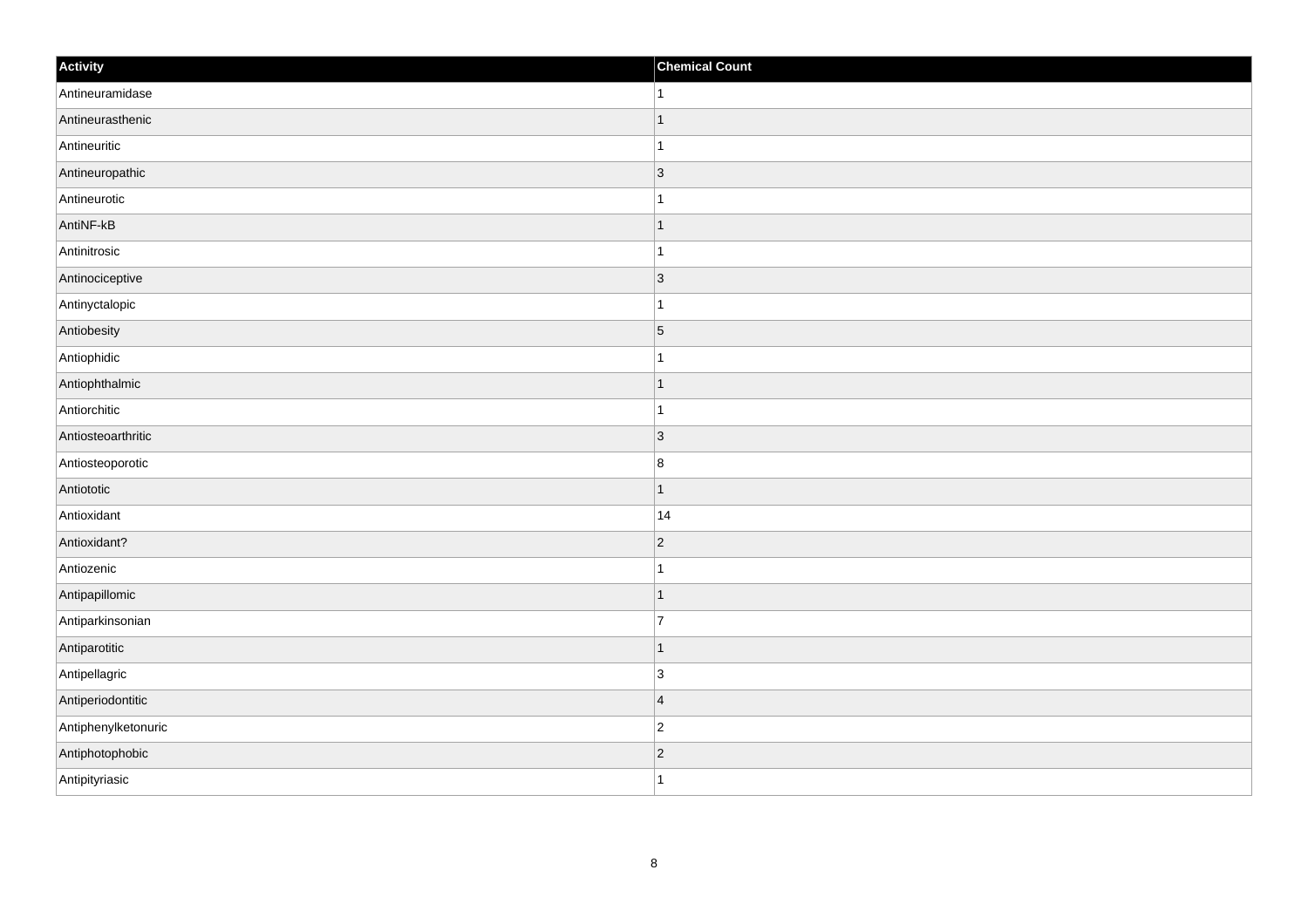| Activity          | <b>Chemical Count</b> |
|-------------------|-----------------------|
| Antiplaque        | $ 3\rangle$           |
| AntiPMS           | $\overline{4}$        |
| Antipneumonic     | $\mathbf 1$           |
| Antipodriac       | $\mathbf{1}$          |
| Antipoliomyelitic | $ 2\rangle$           |
| Antipolyneuritic  |                       |
| Antiporphyric     | $\vert$ 1             |
| Antiprolactin     | $\vert$ 1             |
| Antiproliferant   | $ 2\rangle$           |
| Antiprostaglandin | $\mathbf{1}$          |
| Antiprostatitic   | $\vert$ 5             |
| Antipruritic      | 1                     |
| Antipsoriac       | $\vert$ 1             |
| Antipsychotic     | $\overline{c}$        |
| Antipyretic       | $\overline{1}$        |
| Antiradicular     | 3                     |
| AntiRaynaud's     | 3                     |
| Antiretardation   | $\overline{1}$        |
| Antiretinopathic  | $\vert$ 1             |
| Antiretinotic     | $\mathbf{1}$          |
| Antirheumatic     | 6                     |
| Antirheumatitic?  | 1                     |
| Antirhinitic      | $\vert$ 1             |
| Antiscoliotic     | $\mathbf 1$           |
| Antiscorbutic     | $\vert$ 1             |
| Antiscotomic      | $\mathbf{1}$          |
| Antiseptic        | 3                     |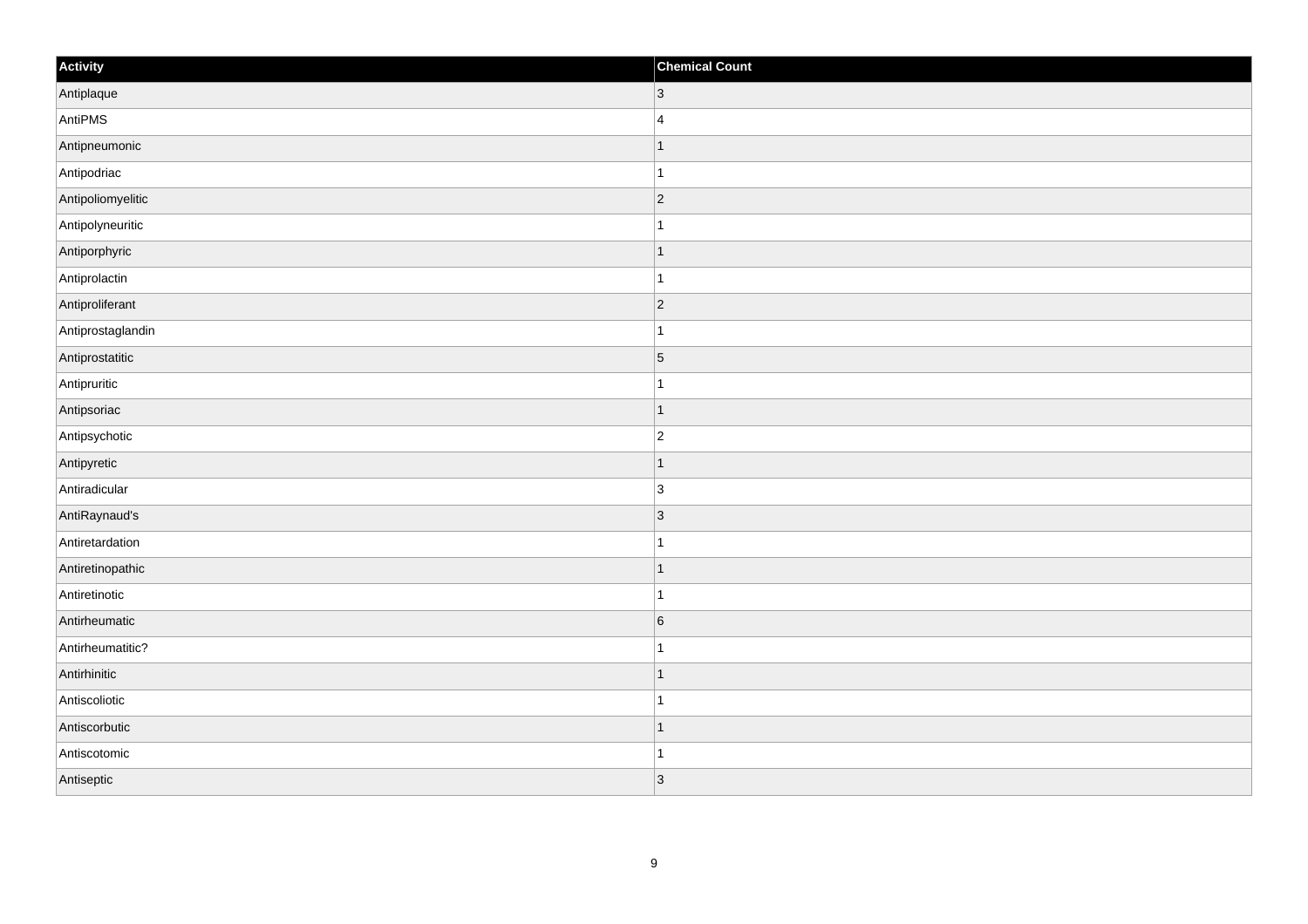| Activity               | <b>Chemical Count</b> |
|------------------------|-----------------------|
| Antishingles           | $\vert$ 1             |
| Antisickling           | $ 2\rangle$           |
| Antisilicotic          |                       |
| Antispare-Tire         | $\mathbf 1$           |
| Antispasmodic          | $\overline{4}$        |
| Antispasmophilic       |                       |
| AntiSpina-Bifida       | 1                     |
| Antisteatotic          | $\mathbf 1$           |
| Antistomatitic         |                       |
| Antistress             | $\overline{4}$        |
| Antistroke             | $\overline{c}$        |
| Antisyndrome-X         | $\overline{7}$        |
| Antitic                | $\mathbf 1$           |
| Antitinnitic           | $\mathbf 1$           |
| Antitriglyceride       | $ 2\rangle$           |
| Antitumor              | $\vert$ 5             |
| Antitumor (brain)      | 1                     |
| Antitumor (Breast)     | $ 2\rangle$           |
| Antitumor (CNS)        | 1                     |
| Antitumor (Colon)      | 1                     |
| Antitumor (Esophagus)? | $\overline{1}$        |
| Antitumor (Gastric)    | $\mathbf{1}$          |
| Antitumor (Lung)       | 3                     |
| Antitumor (Prostate)   | $ 2\rangle$           |
| Antitumor (Stomach)    | $\overline{1}$        |
| Antiulcer              | 8                     |
| Antiulcerogenic        | $\mathbf{1}$          |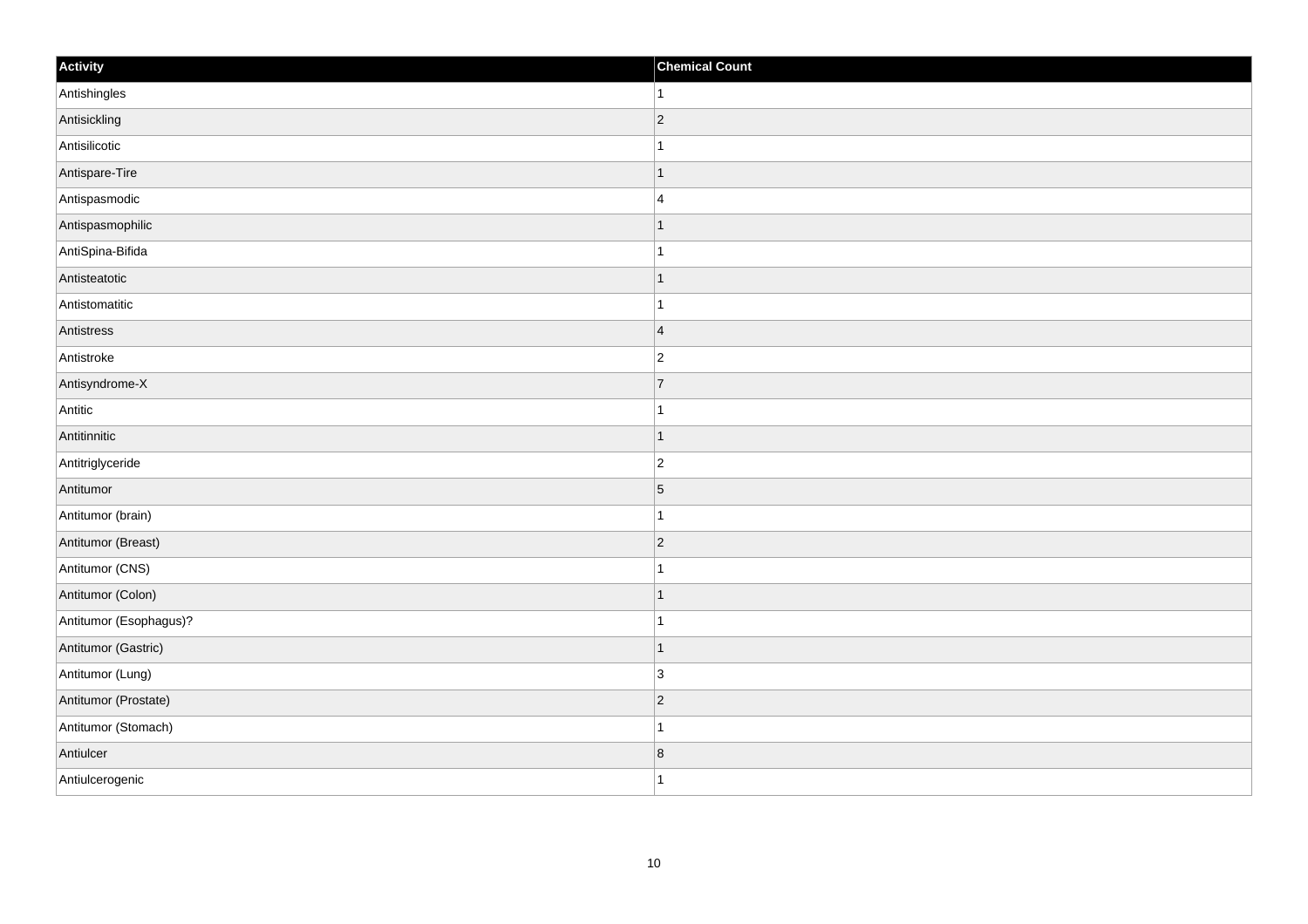| Activity                         | <b>Chemical Count</b>    |
|----------------------------------|--------------------------|
| Antiuremic                       | 1                        |
| Antivaginitic                    |                          |
| Antivertigo                      |                          |
| Antiviral                        | 3                        |
| Antiviral?                       |                          |
| Antivitiligic                    |                          |
| Antixerophthalmic                | -1                       |
| Anxiolytic                       | $6\phantom{a}$           |
| AP-1-Inhibitor                   |                          |
| Aphrodisiac                      |                          |
| Apoptotic                        | $\overline{2}$           |
| Artemicide                       |                          |
| Asthma-preventive                | 1                        |
| Astringent                       | $\overline{2}$           |
| Atherogenic                      |                          |
| ATPase-Inhibitor                 |                          |
| Beta-Adrenergic Receptor Blocker |                          |
| Beta-Blocker                     | $\overline{2}$           |
| Beta-Glucuronidase-Inhibitor     | 1                        |
| Calcium-Antagonist               | $\overline{2}$           |
| Calcium-Channel-Blocker          | $\overline{\phantom{a}}$ |
| Cancer-Preventive                | 19                       |
| Cancer-Preventive?               |                          |
| Candidicide                      | $\overline{2}$           |
| Carcinogenic                     | $\vert$ 2                |
| Cardiodepressant                 |                          |
| Cardiomyopathogenic              | $\overline{\phantom{a}}$ |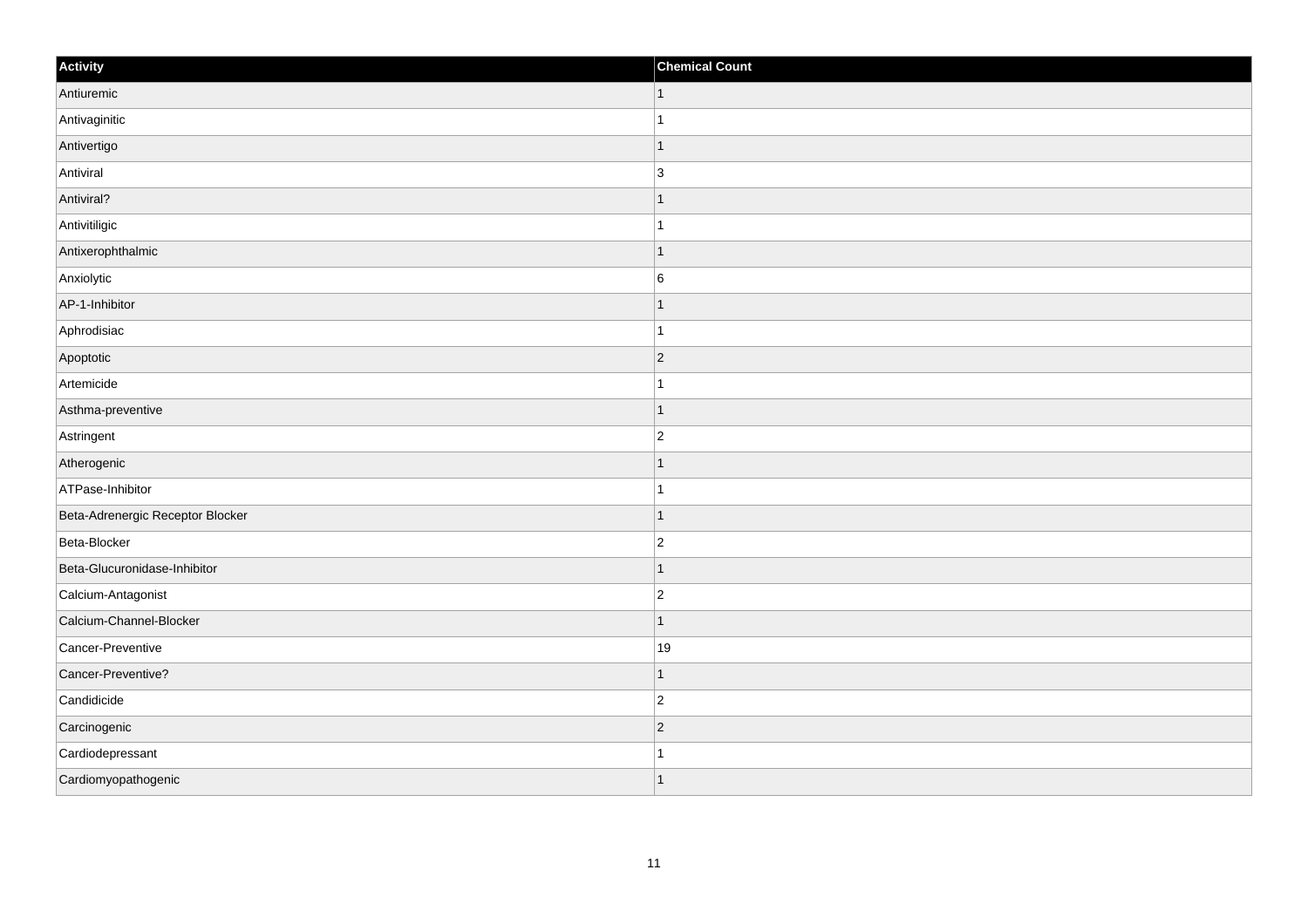| Activity             | <b>Chemical Count</b>   |
|----------------------|-------------------------|
| Cardioprotective     | 8                       |
| Cardioprotective?    |                         |
| Cardiotoxic          | 1                       |
| Cerebrotonic         | $\mathbf 1$             |
| Chemopreventive      | $\mathbf{1}$            |
| Choleretic           | 2                       |
| Cholinergic          | $\mathbf{1}$            |
| Circulotonic         | $\mathbf 1$             |
| CNS-Depressant       |                         |
| Cold-preventive      | $\mathbf{1}$            |
| Collagenic           | $\overline{c}$          |
| Collyrium            |                         |
| Colorant             | $\mathbf{1}$            |
| Comedolytic          | 1                       |
| Contraceptive        | $\mathbf{1}$            |
| Copper-Antagonist    | $\mathbf{1}$            |
| Cosmetic             | 3                       |
| COX-1-Inhibitor      | $\overline{\mathbf{1}}$ |
| COX-2-Inhibitor      | $\overline{1}$          |
| Demulcent            | $\vert$ 1               |
| Deodorant            | $\mathbf{1}$            |
| Depressant           | $\overline{1}$          |
| Dermatitigenic       | $\overline{c}$          |
| Detoxicant           | $\mathbf 1$             |
| Detoxicant (Alcohol) | $\mathbf{1}$            |
| Diuretic             | $6\phantom{.}6$         |
| Emetic               | $\mathbf{1}$            |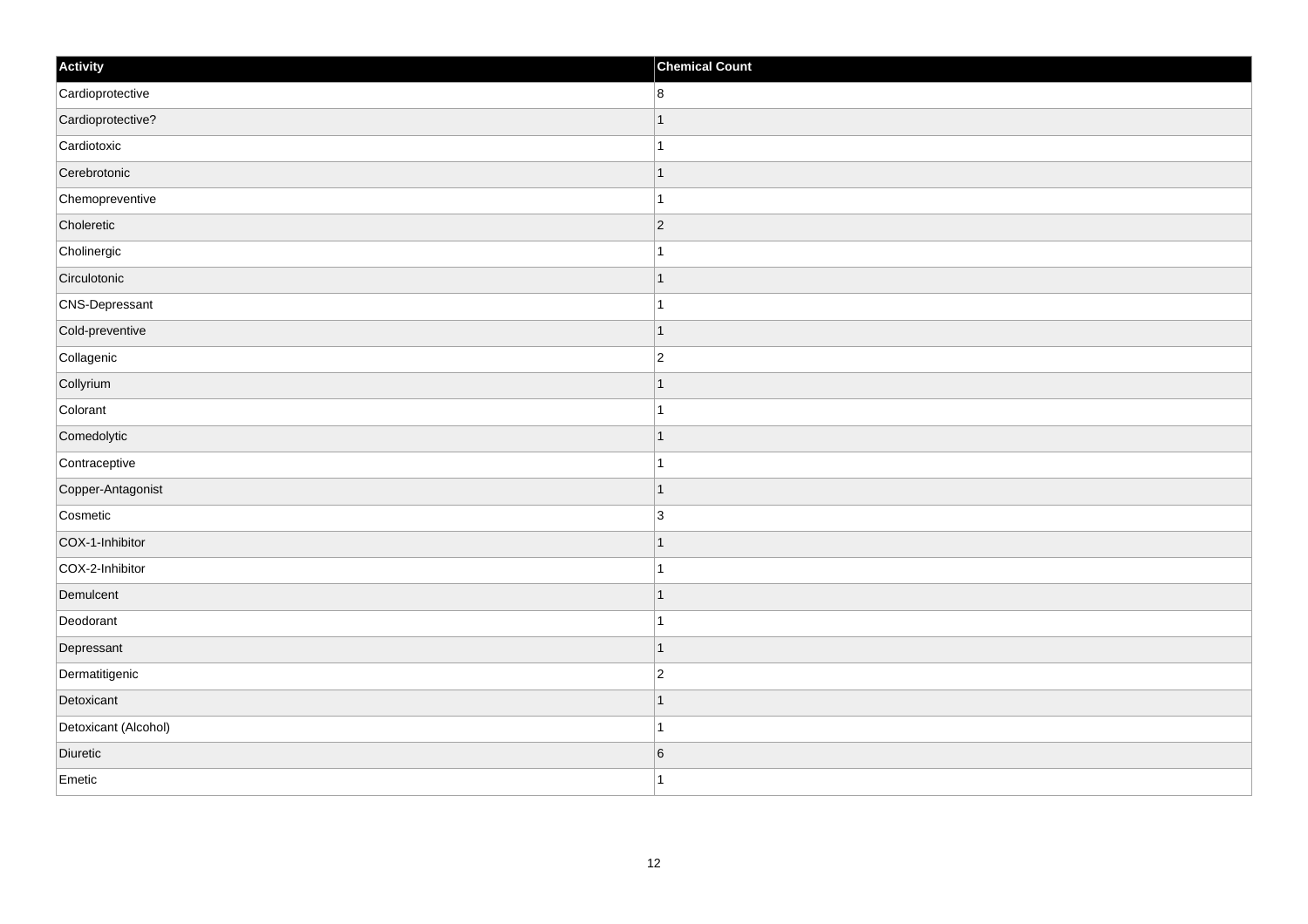| Activity             | <b>Chemical Count</b> |
|----------------------|-----------------------|
| Emollient            | $\vert$ 1             |
| Encephalopathic      | $\mathbf{1}$          |
| Energizer            | 1                     |
| Ergogenic            | 1                     |
| Erythrocytogenic     | $\mathbf 1$           |
| Essential            | 8                     |
| Estrogenic           | $ 2\rangle$           |
| Fibrinolytic         | $\mathbf{1}$          |
| Fistula-Preventive   | $\mathbf 1$           |
| Flatugenic           | $\overline{3}$        |
| Flatulent            | 1                     |
| FLavor               | 6                     |
| Fungicide            | 3                     |
| Gastroprotective     | 1                     |
| Glutathionigenic     | 1                     |
| Hematopoietic        | $\mathbf{1}$          |
| Hemolytic            | 1                     |
| Hepatoprotective     | $\overline{4}$        |
| Hepatotoxic          | $\mathbf{1}$          |
| Hypercholesterolemic | $\overline{3}$        |
| Hypertensive         | $\mathbf 1$           |
| Hypnotic             | $\mathbf{1}$          |
| Hypoammonemic        | 1                     |
| Hypoarginanemic      | $\mathbf 1$           |
| Hypocalcemic         | $\mathbf{1}$          |
| Hypocholesterolemic  | 14                    |
| Hypoglycemic         | 6                     |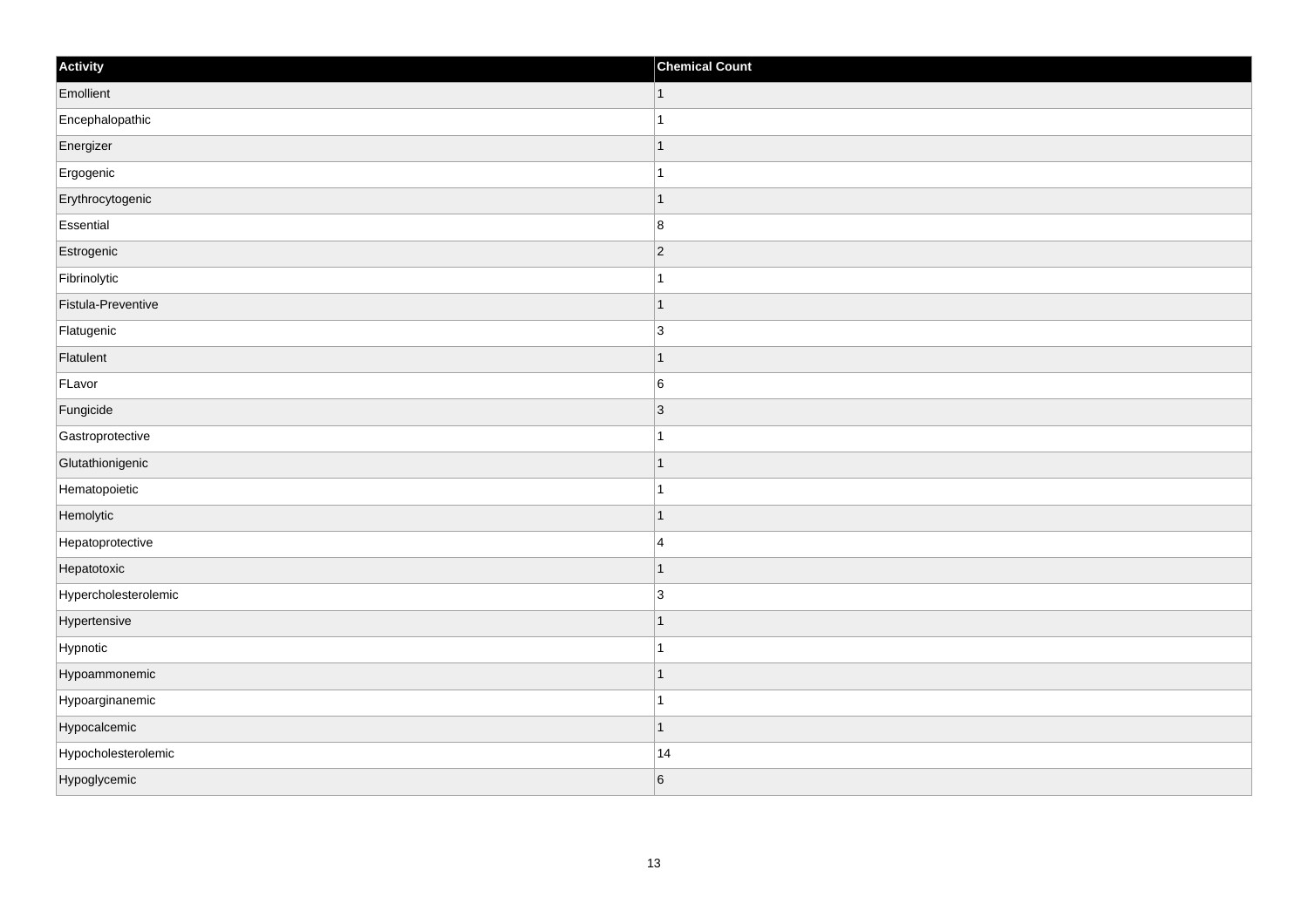| Activity             | <b>Chemical Count</b> |
|----------------------|-----------------------|
| Hypolipidemic        | $ 2\rangle$           |
| Hypotensive          | 11                    |
| Hypotriglyceridemic  | $\mathbf{1}$          |
| Hypouricemic         | $\vert$ 1             |
| lleorelaxant         | $\vert$ 1             |
| Immunomodulator      | 7                     |
| Immunostimulant      | 6                     |
| Immunosuppressant    | $\mathbf{1}$          |
| Insectifuge          | 4                     |
| Insulin-Sparing      | $\vert$ 1             |
| Insulinase-Inhibitor | $\vert$ 1             |
| Insulinogenic        | $ 3\rangle$           |
| Insulinotonic        | $\vert$ 1             |
| Interferon-Synergist | $\vert$ 1             |
| Interferonogenic     | $\vert$ 1             |
| Irritant             | $ 2\rangle$           |
| Laxative             | $\vert 3 \vert$       |
| Leptingenic          | $\vert$ 1             |
| Lipotropic           | $ 2\rangle$           |
| Lithogenic           | $\mathbf{1}$          |
| Litholytic           | $\vert$ 1             |
| Lubricant            | $\vert 4$             |
| Lymphocytogenic      | $\mathbf{1}$          |
| Memorigenic          | $\overline{2}$        |
| Metastatic           | $\vert$ 1             |
| Monoamine-Precursor  | $\vert$ 3             |
| Mucogenic            | $ 2\rangle$           |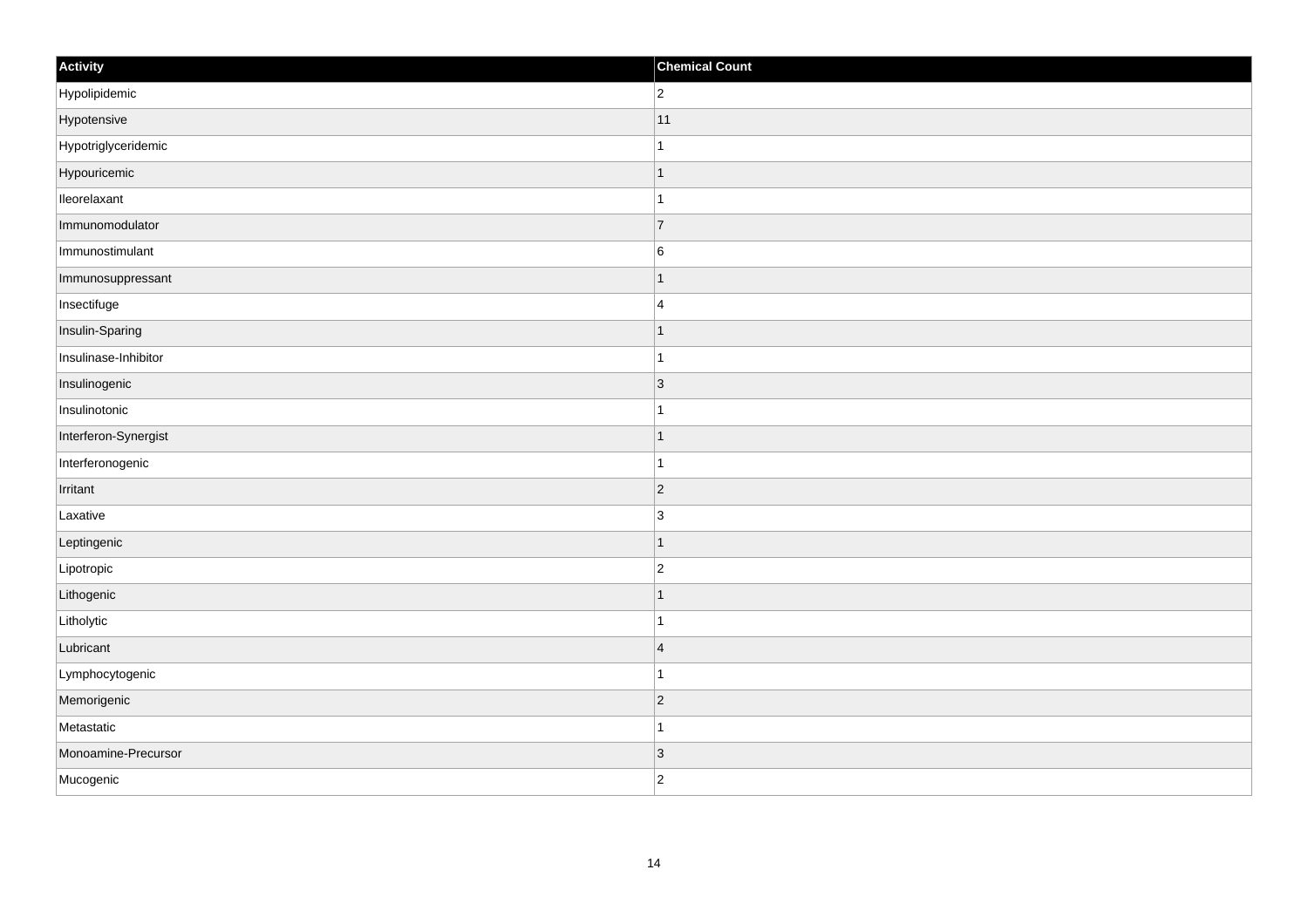| Activity                          | <b>Chemical Count</b> |
|-----------------------------------|-----------------------|
| Mucolytic                         | $\vert$ 1             |
| Myorelaxant                       | $\overline{1}$        |
| Nematicide                        | 3                     |
| Nephrotoxic                       | $\overline{c}$        |
| Neuroexcitant                     |                       |
| Neuroinhibitor                    |                       |
| Neuroprotective                   | $\mathbf 1$           |
| Neurotoxic                        | $\mathbf{1}$          |
| Neurotransmitter                  | $\mathbf 1$           |
| NF-kB-Inhibitor                   | $\overline{c}$        |
| NO-Genic                          |                       |
| Ornithine-Decarboxylase-Inhibitor |                       |
| Osteogenic                        | $\mathbf{1}$          |
| Ovulant                           | $\mathbf{1}$          |
| Oxidant                           | $ 2\rangle$           |
| Pancreatoxic                      | $\mathbf{1}$          |
| Parasympathomimetic               | $\mathbf 1$           |
| Percutaneostimulant               | $\overline{c}$        |
| Perfumery                         | 3                     |
| Pesticide                         | 9                     |
| Phagocytotic                      | $\mathbf 1$           |
| Pituitary-Stimulant               | $\mathbf{1}$          |
| Polyamine-Synthesis-Inhibitor     | 1                     |
| Poultice                          | -1                    |
| Preservative                      | $\mathbf 1$           |
| Prolactinogenic                   | 1                     |
| Prooxidant                        | $ 2\rangle$           |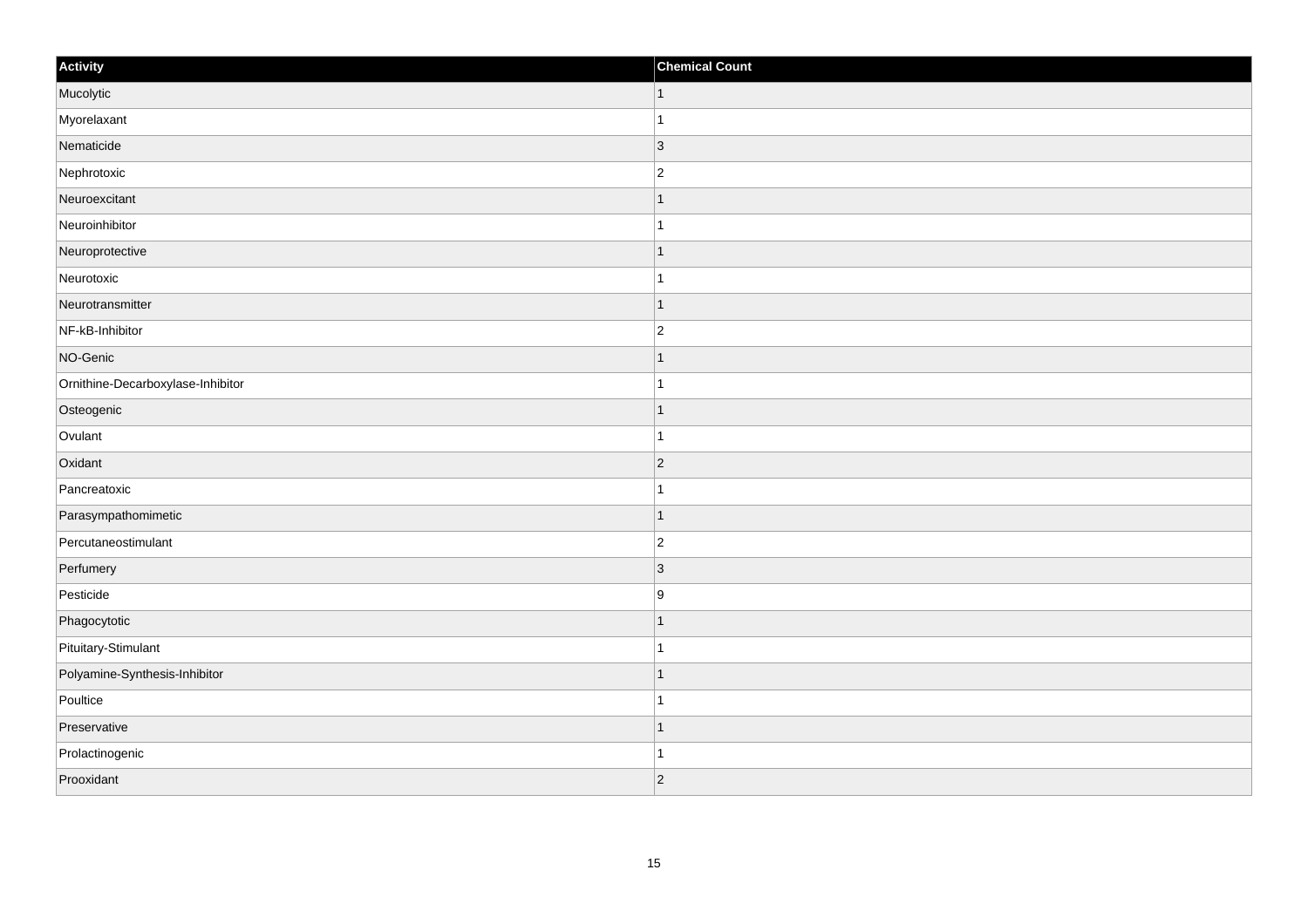| Activity                          | <b>Chemical Count</b> |
|-----------------------------------|-----------------------|
| Propecic                          | 5                     |
| Prostaglandin-Sparer              | $\mathbf{1}$          |
| Prostaglandin-Synthesis-Inhibitor | $\mathbf{1}$          |
| Protein-Kinase-C-Inhibitor        | $\vert$ 1             |
| Roborant                          | $\mathbf{1}$          |
| Schizophrenigenic                 | $\mathbf{1}$          |
| Sedative                          | 3                     |
| Serotoninergic                    | $\vert$ 2             |
| Soap                              | $\vert$ 2             |
| Spermigenic                       | $\vert$ 2             |
| Suppository                       | $\mathbf{1}$          |
| Sweetener                         | $\mathbf{1}$          |
| Taenicide                         | $\mathbf{1}$          |
| Testosteronigenic                 | $\mathbf{1}$          |
| Thymoprotective                   | $\mathbf{1}$          |
| Toxic                             | $\vert$ 1             |
| Tranquilizer                      | $\vert$ 2             |
| Tremorigenic                      | $\mathbf{1}$          |
| Trichomonicide                    | $\mathbf{1}$          |
| Triglycerigenic                   | $\mathbf{1}$          |
| Tumor-Promoter                    | $\mathbf{1}$          |
| Ubiquiot                          | $\vert$ 1             |
| Uricogenic                        | $\vert$ 1             |
| Uricosuric                        | $ 3\rangle$           |
| Urinary-Acidulant                 | $\vert$ 1             |
| Urine-Acidifier                   | $\mathbf{1}$          |
| Urine-Deodorant                   | $\vert$ 1             |